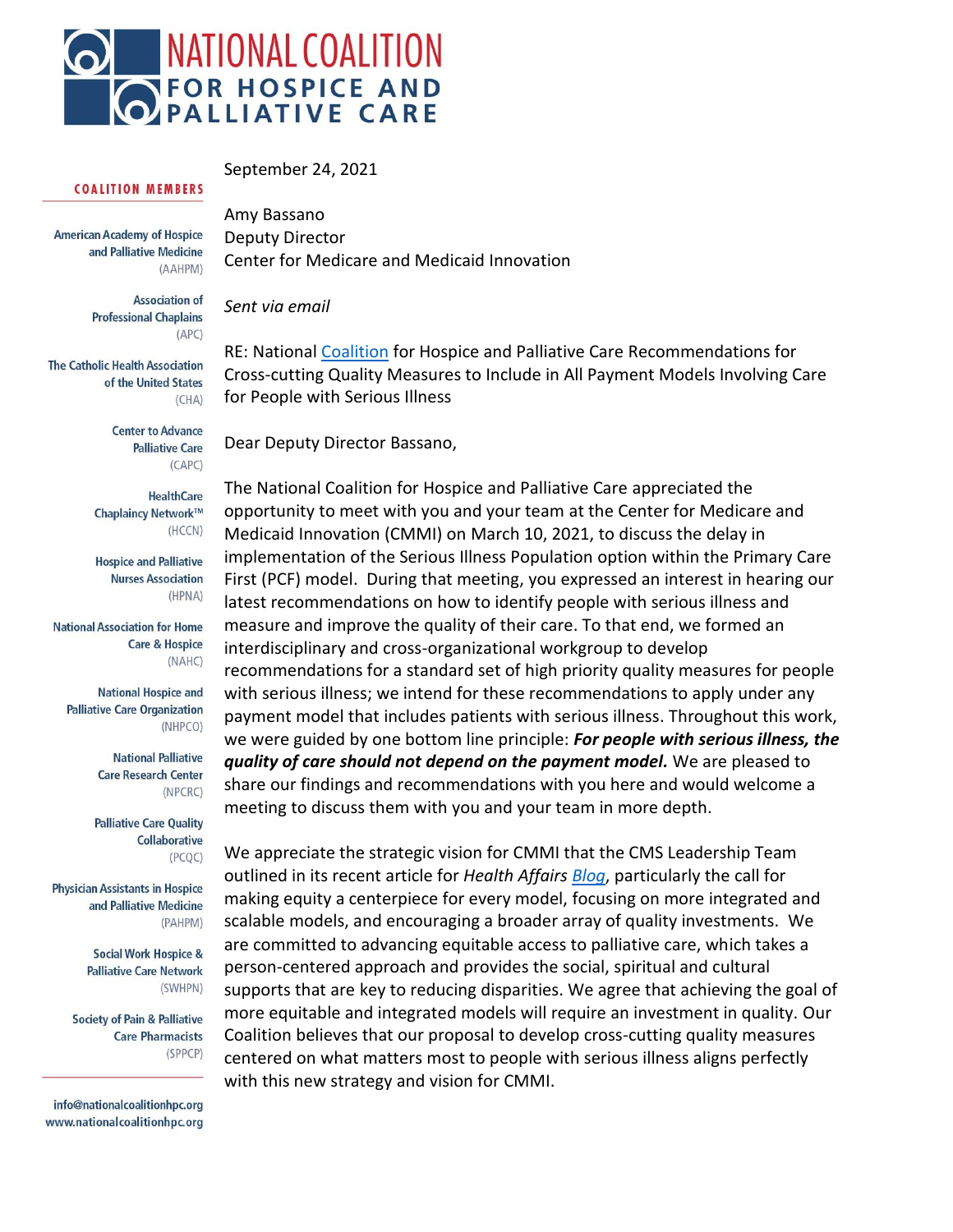#### **General Findings and Recommendations**

- Structural and process quality measures, though the only tools currently available for some important quality concepts, have limited usefulness in driving quality improvement and accountability. Nonetheless, certain required structures and processes for serious illness care should be specified in all relevant models as provider participation requirements, as further detailed below. Attestation and audit are appropriate methods for ensuring participating providers' fidelity to these requirements.
	- o **Structural requirements** for models providing care to people with serious illness should include the following:
		- i) Care is provided by an interdisciplinary team that includes a clinician licensed or certified to provide psychosocial-spiritual care (social worker, psychologist, counselor or chaplain) and at least one clinician with demonstrated palliative care expertise (for example, palliative care certification within their discipline).
		- ii) The clinical care team is available by phone, has access to health records, and can make visits when necessary on a 24/7 basis.
	- o **Process requirements** for models providing care to people with serious illness should include the following:
		- i) A comprehensive assessment is completed shortly after admission; the assessment addresses the patient's treatment goals and preferences, identifies their physical, emotional, social, spiritual, cultural and practical needs, and guides the development of an individualized plan of care.
		- ii) Patients are assessed; the plan of care is updated; and care is coordinated following discharge from the hospital or any major care transition.
- Although cost measures and program integrity measures play an important role in determining overall value, they should not be used as proxy indicators for the quality of care provided and are not addressed further in this document.
- To be truly cross-cutting, currently available quality measures must be adapted to employ a broad denominator identifying the population with serious illness, tested across a full range of care settings and service delivery models, and adjusted to assess performance at the level of individual clinicians, group practices and populations.
- While we recognize the importance of scientific rigor and the value of review and endorsement by the National Quality Forum and Measures Applications Partnership, we also see an urgent need to accelerate the development of the next generation of quality measures. We support the testing of new and unendorsed measures within CMMI model demonstrations, provided the testing methodology is rigorous and incentives are not linked to such indicators until they have been demonstrated to be valid and effective. We appreciate that CMMI has taken this approach with the development and testing of the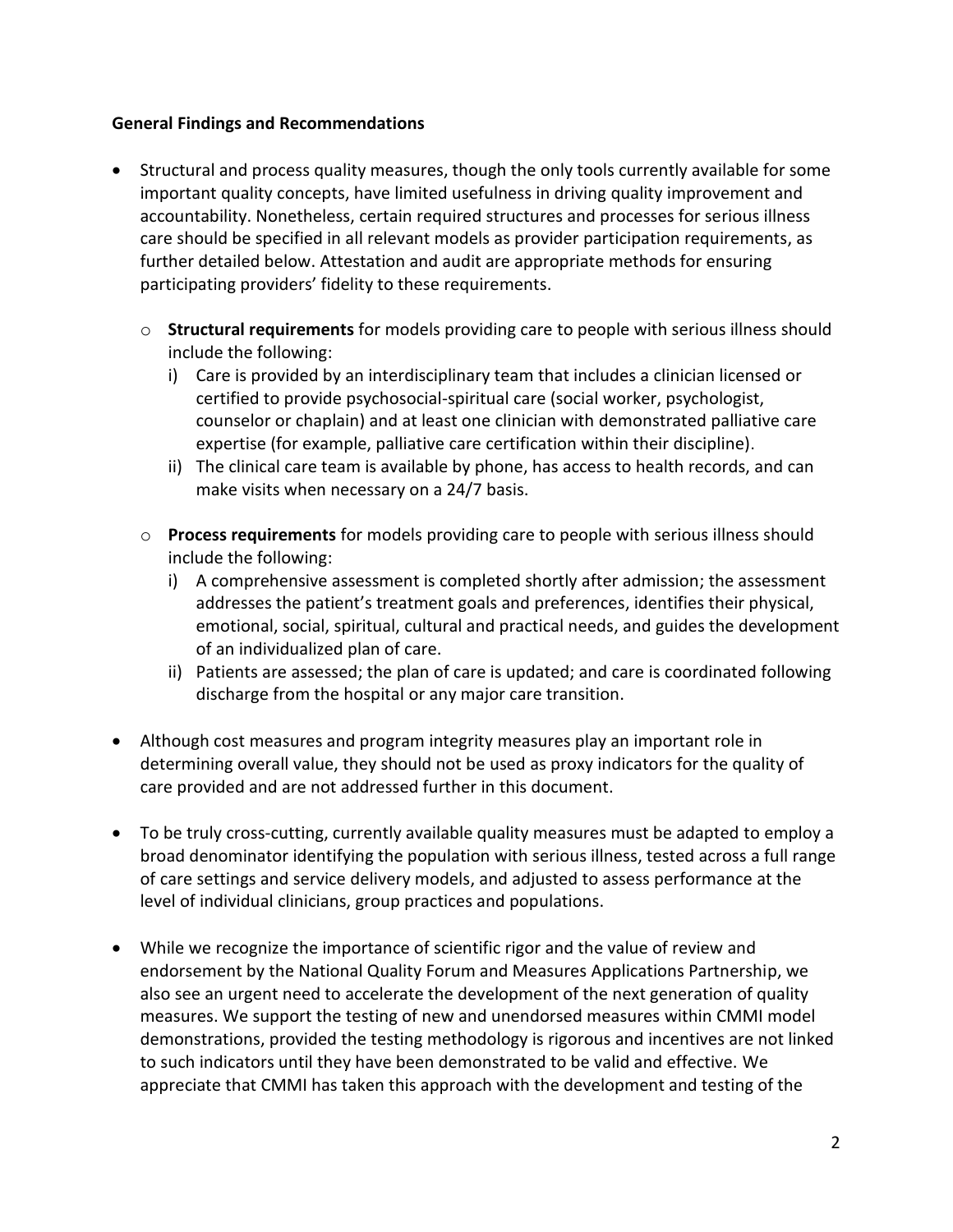Days at Home quality measure and propose making a similar investment in expanding, revising and testing the measures we recommend below.

- In considering our recommendations, *we prioritized the following guiding principles*:
	- o Focusing on what matters most to patients and families
	- o Addressing healthcare inequities and social determinants of health
	- o Supporting a thriving workforce
	- $\circ$  Building on the best and broadest measures available today or in development
	- o Minimizing data collection burden on participating providers
- As detailed in the table below, our recommended four measures address the following highpriority measure concepts for improving care of people with serious illness:
	- o Patient-reported experience of serious illness care
	- o Prevention and treatment of symptoms
	- o Timely and appropriate use of hospice care
	- o Avoidance of potentially preventable hospital stays
- Please note that we have limited these recommendations to quality measures and concepts. We would welcome a separate discussion on other elements of accountability for quality, such as measure exclusions, risk adjustment, item weighting, scoring methodology, comparison groups, benchmarking and linkage to incentives.

## **Recommended Set of Cross-cutting Quality Measures to Include in All Payment Models Involving Care for People with Serious Illness**

| Concept                | <b>Measure</b>          | <b>Type</b>   | Stage of             | <b>Adaptation</b>  |
|------------------------|-------------------------|---------------|----------------------|--------------------|
|                        |                         |               | <b>Development</b>   | <b>Needed</b>      |
| Patient-reported       | Feeling Heard and       | Patient-      | Submitted to         | Alter              |
| <b>Experience of</b>   | Understood              | reported      | CMS for              | denominator to     |
| <b>Serious Illness</b> | https://www.nationalco  | experience of | consideration        | identify a broad   |
| Care                   | alitionhpc.org/qualitym | care          | for the              | serious illness    |
|                        | easures/                |               | <b>Measures</b>      | population,        |
|                        |                         |               | Under                | expand care and    |
|                        |                         |               | Consideration        | model settings,    |
|                        |                         |               | (MUC) List           | and expand to      |
|                        |                         |               | and to the           | include relevant   |
|                        |                         |               | <b>National</b>      | clinicians outside |
|                        |                         |               | <b>Quality Forum</b> | specialty          |
|                        |                         |               | (NQF) for            | palliative care    |
|                        |                         |               | endorsement          |                    |
|                        |                         |               |                      |                    |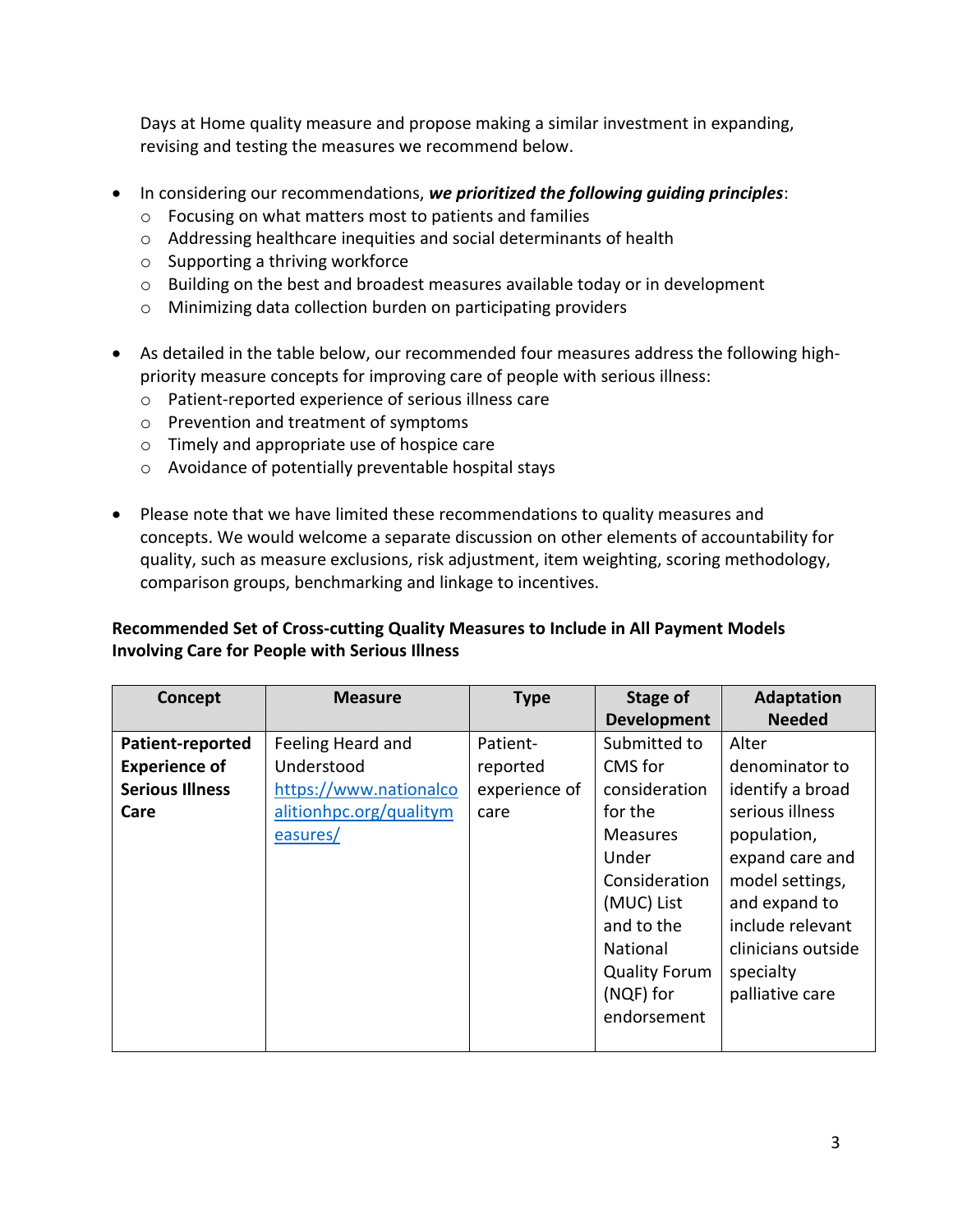| <b>Prevention and</b><br><b>Treatment of</b><br><b>Symptoms</b>                   | Getting the Help<br>Wanted for Pain<br>https://www.nationalco<br>alitionhpc.org/qualitym<br>easures/                                                                                                                                                                                                                          | Patient-<br>reported<br>experience of<br>care | Submitted for<br><b>MUC List</b><br>consideration<br>and NQF<br>endorsement | Alter<br>denominator to<br>identify a broad<br>serious illness<br>population,<br>expand care and<br>model settings,<br>and expand to<br>include relevant                                                              |
|-----------------------------------------------------------------------------------|-------------------------------------------------------------------------------------------------------------------------------------------------------------------------------------------------------------------------------------------------------------------------------------------------------------------------------|-----------------------------------------------|-----------------------------------------------------------------------------|-----------------------------------------------------------------------------------------------------------------------------------------------------------------------------------------------------------------------|
|                                                                                   |                                                                                                                                                                                                                                                                                                                               |                                               |                                                                             | clinicians outside<br>specialty<br>palliative care                                                                                                                                                                    |
| <b>Timely and</b><br><b>Appropriate Use</b><br>of Hospice Care                    | Paired: Percentage of<br>Patients Who Died and<br>Received Hospice Care<br>https://cmit.cms.gov/C<br>MIT public/ViewMeasu<br>re?MeasureId=5735<br>and Hospice Median<br>Length of Stay (MLOS)<br>for Patients Who Died<br>and Received Hospice<br>Care<br>https://cmit.cms.gov/C<br>MIT public/ViewMeasu<br>re?MeasureId=5736 | Utilization<br>outcome                        | NQF endorsed<br>0215 and<br>0216                                            | Expand to a<br>broad population<br>with serious<br>illness besides<br>cancer, change<br>from who didn't<br>to who did<br>receive hospice<br>care, and replace<br>the hospice stay<br><3 days with the<br>hospice MLOS |
| <b>Avoidance of</b><br><b>Potentially</b><br>Preventable<br><b>Hospital Stays</b> | All-Cause Unplanned<br><b>Admissions for Patients</b><br>with Multiple Chronic<br>Conditions<br>https://cmit.cms.gov/C<br>MIT public/ViewMeasu<br>re?MeasureId=2816                                                                                                                                                           | Utilization<br>outcome                        | <b>NQF</b> endorsed<br>2888                                                 | Focus the<br>denominator on<br>the broad serious<br>illness population<br>within any model<br>or care setting                                                                                                         |

## **Recommended Method for Identifying the Serious Illness Population**

CMMI has a tremendous opportunity to highlight the unique needs of people living with serious illness across *any* model or population, by defining a "denominator" sub-population and monitoring performance on the quality concepts noted above. To assess the sub-population with serious illness across broader models and populations, the Coalition proposes the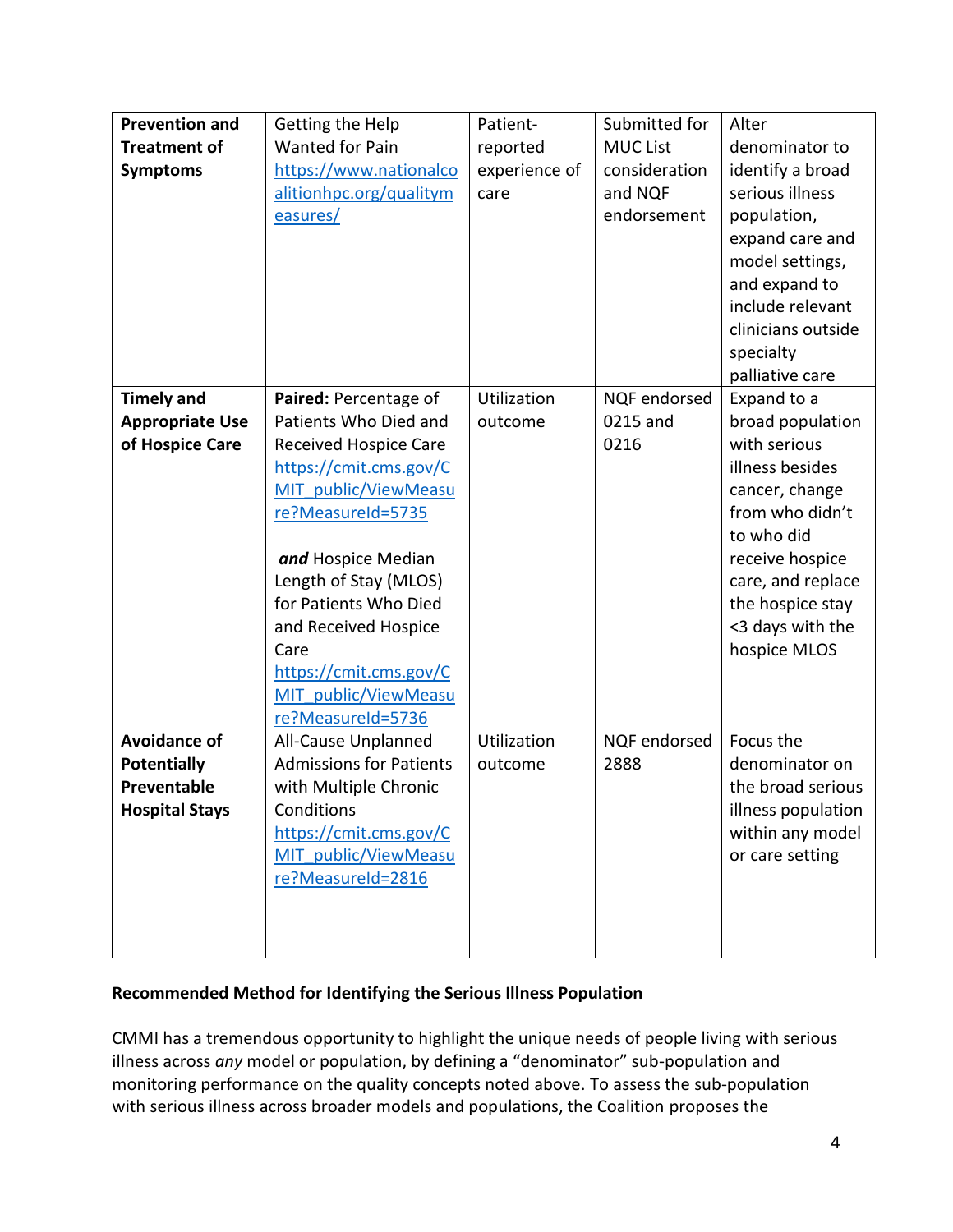following method to identify Medicare and Medicaid beneficiaries in claims and encounter data.

Specifically, based on the most recent peer-reviewed evidence<sup>1</sup>, we recommend using a two**factor combination** to define the denominator: a qualifying diagnosis(es), together with a claims-based indicator of unmet need. The recommended diagnoses and indicators are:

|                                                                                                                                                                               | <b>Population for Evaluation</b>                                                                                                                                                                                                                                                                                                                                                                                                                                                                                                                                                                                                                                                                                                                                                                                                                                                                  |  |  |  |
|-------------------------------------------------------------------------------------------------------------------------------------------------------------------------------|---------------------------------------------------------------------------------------------------------------------------------------------------------------------------------------------------------------------------------------------------------------------------------------------------------------------------------------------------------------------------------------------------------------------------------------------------------------------------------------------------------------------------------------------------------------------------------------------------------------------------------------------------------------------------------------------------------------------------------------------------------------------------------------------------------------------------------------------------------------------------------------------------|--|--|--|
| First, a qualifying<br>diagnosis(es): at least<br>one of these<br>(The full list of relevant<br>ICD-10 codes modeled<br>in Kelley et al., 2021, is<br>available upon request) | $\rightarrow$ Advanced cancer (locally advanced or metastatic)<br>$\rightarrow$ End stage or stage 5 renal disease<br>$\rightarrow$ Advanced dementia<br>Advanced lung disease with home oxygen or hospitalized for the condition<br>$\rightarrow$ Advanced heart failure with home or oxygen or hospitalized for the<br>condition<br>$\rightarrow$ Advanced liver disease<br>$\rightarrow$ Diabetes with severe complications<br>$\rightarrow$ Advanced Parkinson's disease<br>$\rightarrow$ Amyotrophic Lateral Sclerosis, Huntington's, progressive supranuclear<br>palsy or other neurodegenerative diseases<br>$\rightarrow$ Hip fracture, over age 70<br>$\rightarrow$ Stroke requiring hospital admission<br>$\rightarrow$ Human Immunodeficiency Virus (HIV) with complications of Acquired<br>Immunodeficiency Syndrome (AIDS)                                                           |  |  |  |
| $-AND-$                                                                                                                                                                       |                                                                                                                                                                                                                                                                                                                                                                                                                                                                                                                                                                                                                                                                                                                                                                                                                                                                                                   |  |  |  |
| At least one of these<br>indicators of unmet<br>need, impaired<br>function, and/or high<br>symptom burden                                                                     | $\rightarrow$ One or more emergency department visits within past six months<br>$\rightarrow$ One or more hospital admissions within the past six months<br>$\rightarrow$ Home health episode with date of admission not following a hospital<br>discharge (e.g., community referral)<br>$\rightarrow$ Sequential home health episodes<br>$\rightarrow$ Durable medical equipment claims consistent with impaired function or<br>high symptom burden (as used in the proposed Serious Illness Population<br>option of the PCF model)<br>$\rightarrow$ Documented difficulty with activities of daily living captured in ICD-10<br>codes, or documented in post-acute discharge data<br>$\rightarrow$ Documented social needs (e.g., unsafe housing, food insecurity) captured<br>in ICD-10 codes, or documented in a social needs screen such as in the<br>Accountable Health Communities program |  |  |  |

<sup>&</sup>lt;sup>1</sup> Kelley AS, Ferreira KB, Bollens-Lund E, Mather H, Hanson LC, Ritchie CS. Identifying Older Adults With Serious Illness: Transitioning From ICD-9 to ICD-10. J Pain Symptom Manage. 2019 Jun;57(6):1137-1142. doi: 10.1016/j.jpainsymman.2019.03.006. Epub 2019 Mar 12. PMID: 30876955.